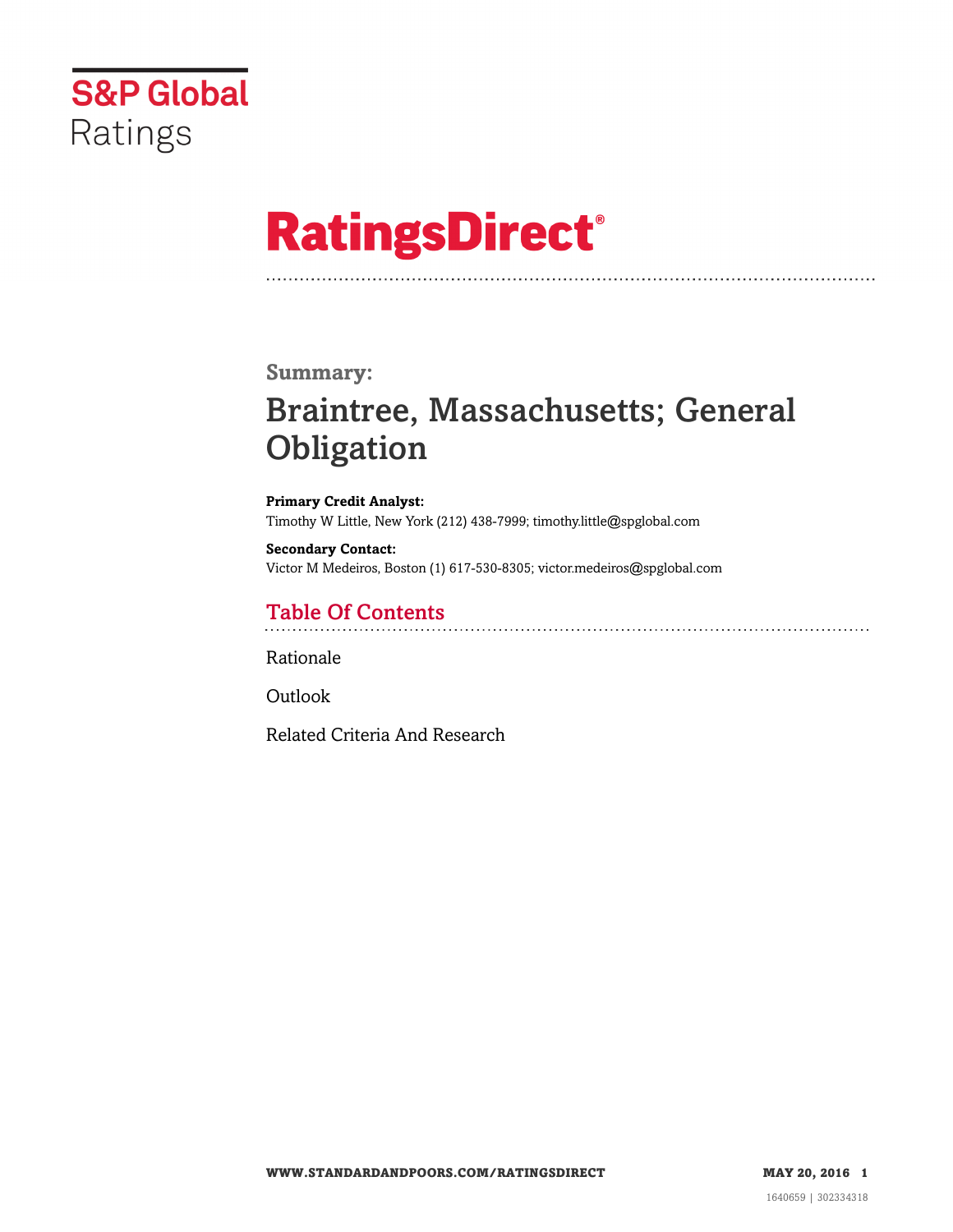# **Summary:** Braintree, Massachusetts; General Obligation

| Credit Profile                                            |              |          |
|-----------------------------------------------------------|--------------|----------|
| US\$6.511 mil GO mun purp ln bnds ser 2016 due 05/15/2036 |              |          |
| Long Term Rating                                          | AA+/Positive | New      |
| Braintree GO bnds                                         |              |          |
| Long Term Rating                                          | AA+/Positive | Affirmed |

# <span id="page-1-0"></span>Rationale

S&P Global Ratings assigned its 'AA+' rating to Braintree, Mass.' series 2016 general obligation (GO) bonds and affirmed its 'AA+' rating on the town's existing GO debt. The outlook is positive.

Braintree's GO bonds are eligible to be rated above the sovereign because we believe the town can maintain better credit characteristics than the U.S. in a stress scenario. Under our criteria "Ratings Above The Sovereign: Corporate And Government Ratings—Methodology And Assumptions," the town has a predominately locally derived revenue source, with 64% of governmental activity revenue derived from property taxes with independent taxing authority and independent treasury management from the federal government.

The town's full-faith-and-credit pledge, subject to limitations of Proposition 2-1/2, secures the bonds. Despite limitations imposed by the commonwealth levy limit law, we did not make a rating distinction for the limited-tax GO pledge due to the town's flexibility under the levy limit. We understand officials intend to use series 2016 bond proceeds to fund various capital projects in the town, including water distribution system improvements and financing road resurfacing, department of public works vehicles, and several school upgrades.

The rating reflects our opinion of the following factors for Braintree, specifically its:

- Very strong economy, with access to a broad and diverse metropolitan statistical area (MSA);
- Strong management, with "good" financial policies and practices under our financial management assessment (FMA) methodology;
- Strong budgetary performance, with balanced operating results in the general fund and at the total governmental fund level in fiscal 2015;
- Strong budgetary flexibility, with an available fund balance in fiscal 2015 at 13.5% of operating expenditures;
- Very strong liquidity, with total government available cash at 38.1% of total governmental fund expenditures and 14.9x governmental debt service, as well as access to external liquidity we consider strong;
- Very strong debt and contingent liability position, with debt service carrying charges at 2.5% of expenditures, net direct debt at 25.0% of total governmental fund revenue, and low overall net debt at less than 3% of market value and rapid amortization, with 83.3% of debt scheduled to be retired in 10 years, and a large pension and other postemployment benefit (OPEB) obligation; and
- Strong institutional framework score.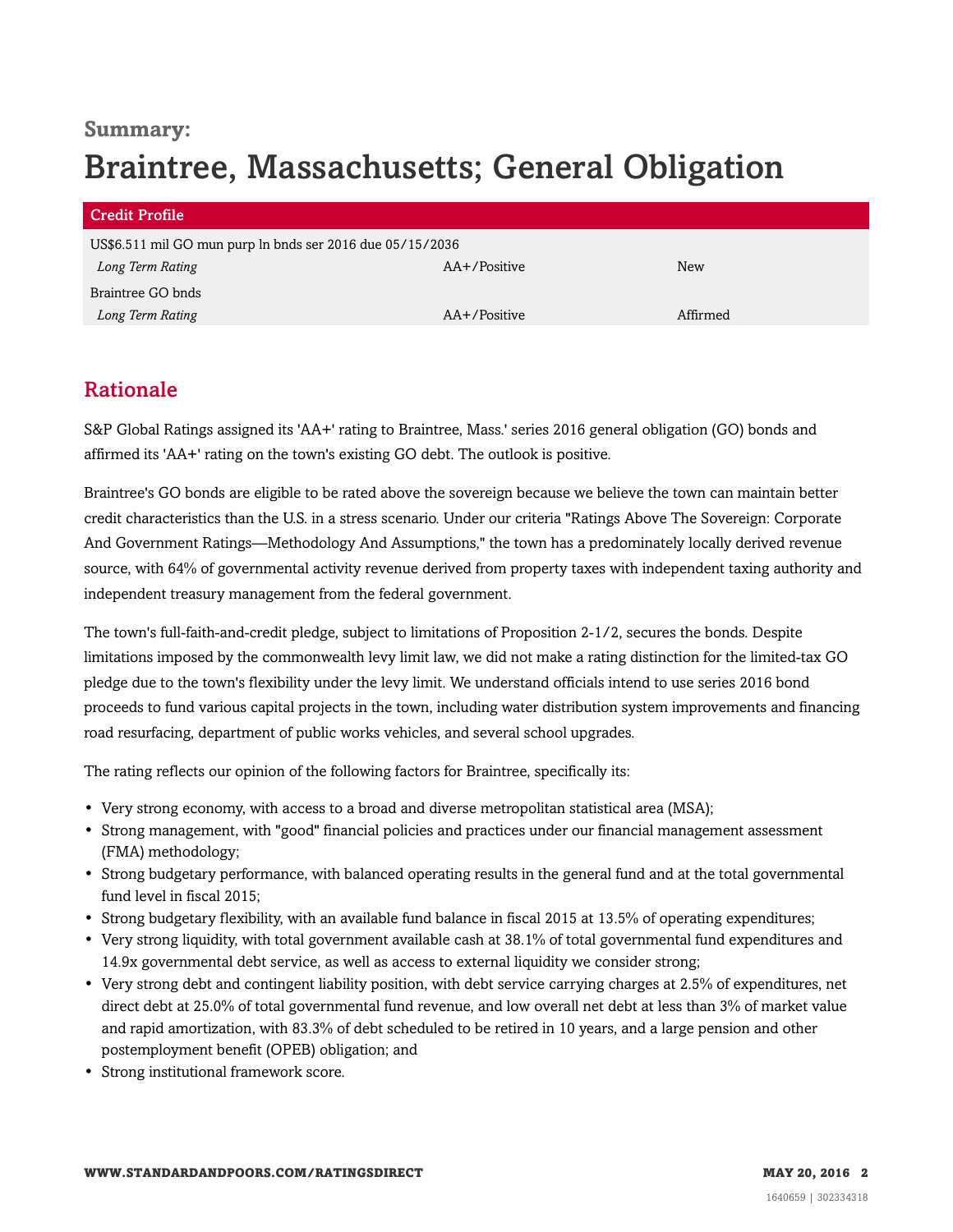#### Very strong economy

We consider Braintree's economy very strong. The town, with an estimated population of 37,359, is in Norfolk County, about 10 miles south of Boston. It is in the Boston-Cambridge-Newton MSA, which we consider to be broad and diverse. It has a projected per capita effective buying income of 129% of the national level and per capita market value of \$158,261. Overall, market value grew by 5.0% over the past year to \$5.9 billion in 2016. The county unemployment rate was 4.3% in 2015.

Braintree is primarily residential with a retail and commercial economy that includes South Shore Plaza, one of the leading shopping centers in New England. In addition to access to major markets in the region, Braintree has a sizable employment base with a substantial health services presence.

The town enjoys access to several major transportation arteries, connecting it to Boston, Cape Cod, and Providence, R.I. Massachusetts Bay Transportation Authority's Red Line and several commuter rail lines also operate there. A full revaluation contributed to increased assessed value in fiscal 2015.

#### Strong management

We view the town's management as strong, with "good" financial policies and practices under our FMA methodology, indicating financial practices exist in most areas, but that governance officials might not formalize or monitor all of them on a regular basis.

In our opinion, assessment strengths currently include management's:

- Strong revenue and expenditure assumptions in the budgeting process with, in our opinion, conservative assumptions;
- Strong oversight when monitoring progress compared to the budget during the year;
- Long-term financial plan (five years) with credible assumption that identify variances and potential issues in outward years; and
- Five-year capital improvement plan updated annually with funding sources and projects.

Investments adhere to commonwealth guidelines, and management reports to the town council quarterly. The town maintains no formal debt management policy. Braintree's reserve policy limits undesignated fund balance to 10% of expenditures and stabilization reserves to 5%. While currently under the undesignated balance (the result of paying off the prior year's snow and ice deficit of \$2.4 million), management is continuing to build stabilization balance to desired levels, a goal it hopes to achieve eventually.

#### Strong budgetary performance

Braintree's budgetary performance is strong, in our opinion. The town had balanced operating results at negative 0.4% of expenditures in the general fund and 0.2% across all governmental funds in fiscal 2015.

As expected, the fiscal 2015 results showed a slight deficit due to higher-than-budgeted expenditures, primarily for snow-and-ice removal that was \$2.8 million over budget. Overall, fiscal 2015 ended better than previously projected due to positive revenue variances and expenditure reductions in other departments. For fiscal 2016, management projects about a \$2 million increase in reserves due to revenue variances, primarily in its real estate tax collections and conservative expenditure estimates.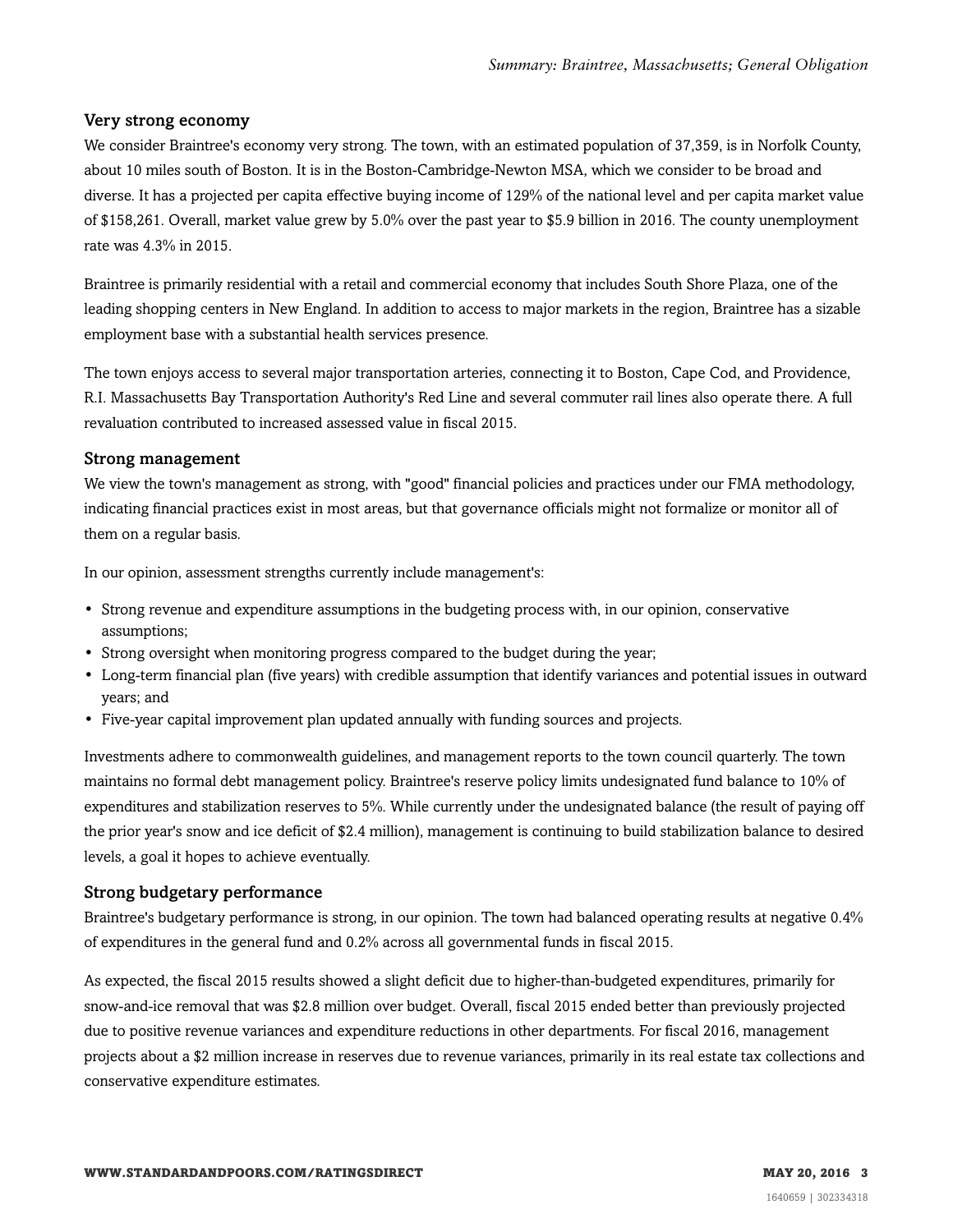Management's proposed fiscal 2017 budget is \$122.3 million and includes a \$1.8 million levy increase. There is no appropriation of fund balance. We believe overall performance will likely remain strong due to the town's recent financial performance and what we view as conservative budgeting practices.

#### Strong budgetary flexibility

Braintree's budgetary flexibility is strong, in our view, with an available fund balance in fiscal 2015 at 13.5% of operating expenditures, or \$16.9 million.

As projected, there was as slight decline in reserves for the fiscal 2015 from a snow and ice removal deficit of \$2.8 million, but the potential for steeper declines in reserves was mitigated by positive budget variances and our opinion of management's conservative budgeting practices.

For fiscal 2016, management expects that through positive budget variances, primarily property tax collections, to add about \$2 million to its reserves. Management's proposed fiscal 2017 budget does not include any reserve appropriation.

#### Very strong liquidity

In our opinion, Braintree's liquidity is very strong, with total government available cash at 38.1% of total governmental fund expenditures and 14.9x governmental debt service in 2015. In our view, the town has strong access to external liquidity if necessary.

We believe the town's strong access to external liquidity is supported by its regular debt issuances, including GO bonds. We believe it does not currently have aggressive investments, with the majority in highly rated and liquid mutual funds and fixed-income securities. The town has consistently had very strong liquidity and we do not anticipate that to change.

Braintree's electric light fund enhances liquidity. While the town does not commingle electric light fund cash with its cash, the power utility is a department of the town. The town does not currently have any contingent liquidity risk from financial instruments with payment provisions that change on the occurrence of certain events.

#### Very strong debt and contingent liability profile

In our view, Braintree's debt and contingent liability profile is very strong. Total governmental fund debt service is 2.5% of total governmental fund expenditures, and net direct debt is 25.0% of total governmental fund revenue. Overall net debt is low at 0.6% of market value, and approximately 83.3% of the direct debt is scheduled to be repaid within 10 years, which are, in our view, positive credit factors. Weakening our view of the town's debt profile is its large pension and OPEB obligations.

Officials indicate they currently intend to issue roughly \$35 million-\$40 million in additional debt within the next two to three years for various school projects that will likely receive approximately 51% reimbursement through the Massachusetts School Building Authority. Additional projects for a water plant and fire rescue headquarters are also under consideration.

The town may consider borrowing up to \$100 million for a new power plant for the Braintree Electric Light Department. However, the project is beyond our two-year outlook horizon, and is unlikely to be approved unless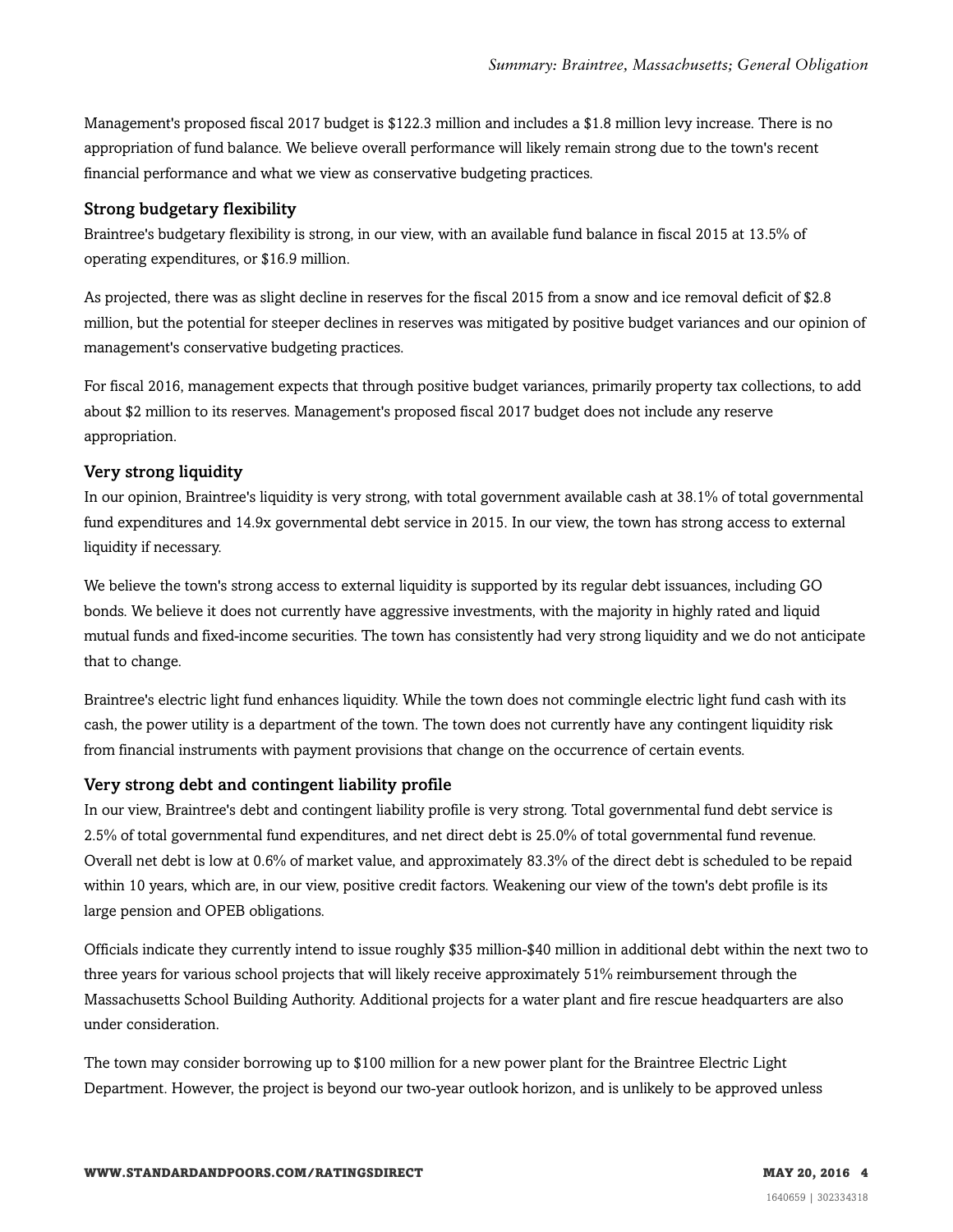certain efficiency targets can be achieved. Any debt associated with the electric light department would be offset by revenues generated by the enterprise operation.

In our opinion, a credit weakness is Braintree's large pension and OPEB obligation. Its combined required pension and actual OPEB contributions totaled 11.1% of total governmental fund expenditures in 2015. Of that amount, 6.0% represented required contributions to pension obligations, and 5.1% represented OPEB payments. The town made its full annual required pension contribution in 2015. The funded ratio of the largest pension plan is 68.7%.

The town contributes to the Braintree Contributory Retirement System. As of Dec. 31, 2014, the net pension liability totaled \$78.8 million with fiduciary net position 68.7% of the total pension liability. The plan is scheduled to be fully funded by 2033, with contributions increasing by 4.5% year over year through 2028. The town also offers OPEBs to retirees. As of Jan. 1, 2014 the unfunded actuarial accrued liability was approximately \$185.8 million with 1.6% prefunded. The town established an OPEB trust to address the liability. It plans to increase appropriations into the trust by roughly \$145,000 annually and budgeted an appropriation of \$1.6 million for fiscal 2017.

The town is also a member of the Massachusetts Teachers' Retirement System (MTRS), a cost-sharing multiemployer defined-benefit plan. MTRS is managed by the Commonwealth of Massachusetts and is responsible for 100% of the contributions and future benefit requirements of the MTRS.

#### Strong institutional framework

<span id="page-4-0"></span>The institutional framework score for Massachusetts municipalities is strong.

### **Outlook**

The positive outlook reflects S&P Global' s opinion of Braintree's ongoing efforts to bolster reserves despite recent trends in line-items exceeding budget due to one-time cost overruns. At the same time, management should remain proactive when funding and executing reforms to long-term liabilities, ensuring those costs and overall budgetary performance remain, in our opinion, stable and strong.

For us to consider raising the rating, Braintree would need to continue its adherence to improving its reserves, reducing exposure to unfunded liabilities, and adhering to its adopted policies and practices. We could revise the outlook to stable if budgetary performance were to weaken adding downward pressure to reserves.

## <span id="page-4-1"></span>Related Criteria And Research

#### Related Criteria

- USPF Criteria: Local Government GO Ratings Methodology And Assumptions, Sept. 12, 2013
- USPF Criteria: Financial Management Assessment, June 27, 2006
- USPF Criteria: Debt Statement Analysis, Aug. 22, 2006
- USPF Criteria: Limited-Tax GO Debt, Jan. 10, 2002
- USPF Criteria: Assigning Issue Credit Ratings Of Operating Entities, May 20, 2015
- Ratings Above The Sovereign: Corporate And Government Ratings—Methodology And Assumptions, Nov. 19, 2013
- Criteria: Use of CreditWatch And Outlooks, Sept. 14, 2009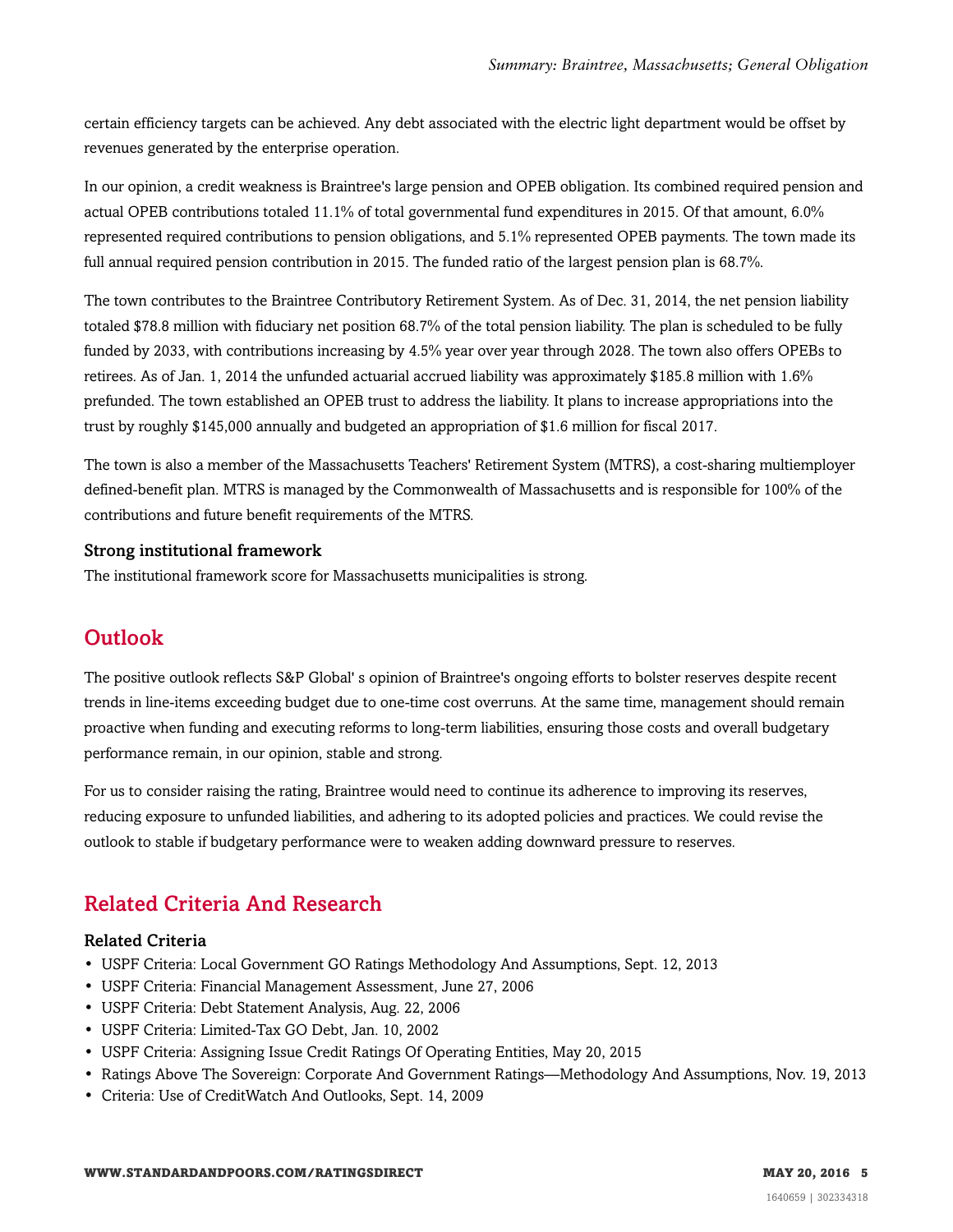#### Related Research

- U.S. State And Local Government Credit Conditions Forecast, April 19, 2016
- S&P Public Finance Local GO Criteria: How We Adjust Data For Analytic Consistency, Sept. 12, 2013
- Incorporating GASB 67 And 68: Evaluating Pension/OPEB Obligations Under Standard & Poor's U.S. Local Government GO Criteria, Sept. 2, 2015
- Institutional Framework Overview: Massachusetts Local Governments

Certain terms used in this report, particularly certain adjectives used to express our view on rating relevant factors, have specific meanings ascribed to them in our criteria, and should therefore be read in conjunction with such criteria. Please see Ratings Criteria at www.standardandpoors.com for further information. Complete ratings information is available to subscribers of RatingsDirect at www.globalcreditportal.com. All ratings affected by this rating action can be found on the S&P Global Ratings public website at www.standardandpoors.com. Use the Ratings search box located in the left column.